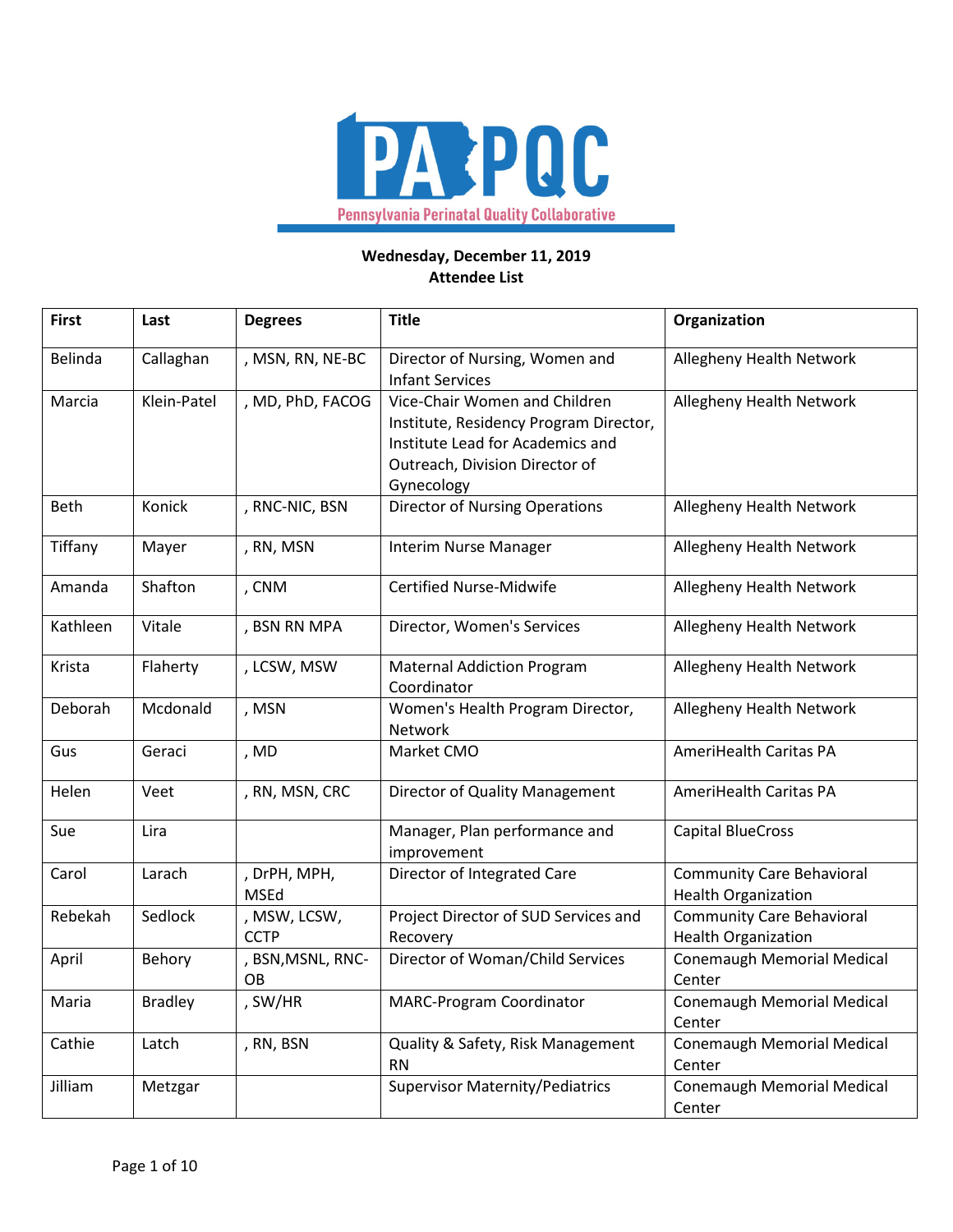| <b>First</b>     | Last                  | <b>Degrees</b>                     | <b>Title</b>                                                               | Organization                                    |
|------------------|-----------------------|------------------------------------|----------------------------------------------------------------------------|-------------------------------------------------|
| Eva              | Meyer                 | , RN, BS                           | Maternity/Pediatrics Nurse Manager                                         | <b>Conemaugh Memorial Medical</b><br>Center     |
| Debra            | Bonner                | , RNC, BSN, NN,<br>HN-BC           | Nurse Navigator, CKHS PEARL<br>Program                                     | Crozer Keystone Health System                   |
| Cynthia          | Dembofsky             | , MD                               | Chief of Neonatology, CKHS                                                 | Crozer Keystone Health System                   |
| Allyson          | Sproul                | , LCSW                             | <b>EMMA Program Coordinator</b>                                            | Crozer Keystone Health System                   |
| Shannon          | Thompson-<br>Eldredge | , MS-HCA                           | Sr. Administrative Director, Psychiatry                                    | Crozer Keystone Health System                   |
| Aleasha          | Freeman               |                                    | Deputy Administrator                                                       | Delaware County Office of Early<br>Intervention |
| Pauline          | Canelli               | , BSN, RNC-OB                      | Clinical Manager, Maternal-Child<br><b>Services</b>                        | Doylestown Health                               |
| Kathy            | Donahue               | , MSN, RNC-OB,<br><b>IBCLC</b>     | Director, Maternal-Child Services                                          | Doylestown Health                               |
| Kristina         | Elmer                 | , BSN, RN                          | <b>Clinical Manager, Pediatrics</b>                                        | Doylestown Health                               |
| Michelle         | Joseph                | RN, BSN, CPN, CPEN                 | <b>RN Pediatrics</b>                                                       | Doylestown Health                               |
| Judith           | Faust                 | , BSN, MBA, DNP,<br><b>RN</b>      | Administrator Women & Children's                                           | Einstein Health Care Network                    |
| Anneliese        | Gualtieri             |                                    | <b>Coordinator Quality Improvement</b>                                     | Einstein Health Care Network                    |
| Amy              | Lembeck               | , MD                               | Neonatologist                                                              | Einstein Health Care Network                    |
| Maryann          | Malloy                | , MSN, RNC-NIC,<br>NEA-BC          | Nurse Manager                                                              | Einstein Health Care Network                    |
| Celina           | Migone                | , MD                               | Neonatologist                                                              | <b>Einstein Health Care Network</b>             |
| Manuel           | Peregrino             | , MD                               | <b>Division Chief Neonatology</b>                                          | Einstein Health Care Network                    |
| Daryl            | Stoner                | , MD                               | OB                                                                         | Einstein Health Care Network                    |
| <b>Billie Jo</b> | Day                   | , RN, BSN, ONN-<br>CG              | <b>Clinical Operations Manager Women's</b><br><b>Health and Cancer</b>     | <b>Evangelical Community Hospital</b>           |
| Amy              | Isaacs                | , BSN, RN                          |                                                                            | <b>Evangelical Community Hospital</b>           |
| Teresa           | Swenson               | , MBA, CCRP, R.T.<br>(R)(CT)(ARRT) | Associate Vice President, Surgical<br><b>Group and Practice Operations</b> | <b>Evangelical Community Hospital</b>           |
| Loretta          | Aurand                | , RNMSN                            | Director of Maternal Child Nursing                                         | <b>Evangelical Community Hospital</b>           |
| Amy              | Noaker                |                                    |                                                                            | <b>Evangelical Community Hospital</b>           |
| Susan            | Payne                 | , MNS, RNC-OB                      | Maternal/Child Nurse Educator                                              | <b>Evangelical Community Hospital</b>           |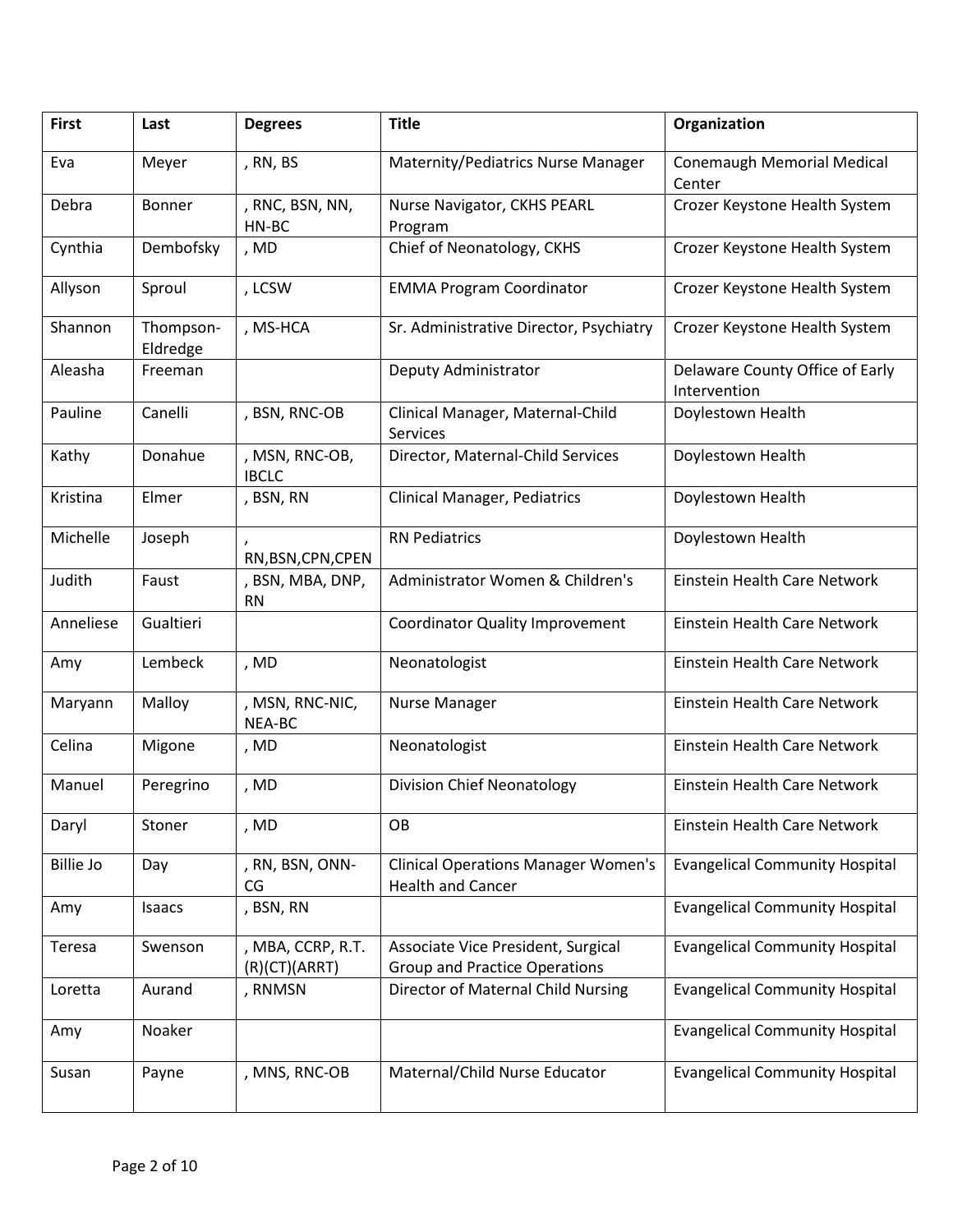| <b>First</b>    | Last           | <b>Degrees</b>                | <b>Title</b>                                                      | Organization                                  |
|-----------------|----------------|-------------------------------|-------------------------------------------------------------------|-----------------------------------------------|
| Syeda<br>Fatima | Batool         | , BDS, MPH                    | Public Health Program Manager                                     | Family Health Council of Central<br>PA        |
| Emily           | Magoc          | , RN, BSN, MPH                | <b>Clinical Design Specialist</b>                                 | Gateway Health                                |
| Lakshmi         | Reddy          | , MD                          | <b>Medical Director</b>                                           | Gateway Health                                |
| James           | Cook           | , MD                          | <b>Executive Director &amp; Neonatal Lead</b>                     | Geisinger Health System                       |
| Rachel          | Cunniffe       | , RN                          | <b>OB Nursing Professional</b><br><b>Developmental Specialist</b> | Geisinger Health System                       |
| Mary            | Habashy        | , CNM                         | <b>Certified Nurse-Midwife</b>                                    | Geisinger Health System                       |
| Alyssa          | Howe           |                               | Patient                                                           | Geisinger Health System                       |
| Karena          | Moran          | , PhD                         | Research and Quality Project Manager                              | Geisinger Health System                       |
| Elizabeth       | Sharpless      | , BSN, RNC-OB                 | <b>Operations Manager- OB</b>                                     | Geisinger Health System                       |
| Gary            | Stoner         | , MD                          | Director, Women's OUD Program                                     | Geisinger Health System                       |
| Mary            | Weaver         | , RN                          | Women's Health OUD System<br>Coordinator                          | Geisinger Health System                       |
| Melissa         | Williams       | , BSN                         | Operations Manager: L&D, Peds, NICU                               | <b>Geisinger Wyoming Valley</b>               |
| Pamela          | <b>Braun</b>   | , BSN, MSN                    | Vice President of Patient Care Services                           | Health Care Improvement<br>Foundation         |
| Claudette       | Fonshell       | , RN, BSN, MSN(c)             | Director, Clinical Improvement/PURC<br>Program Manager            | Health Care Improvement<br>Foundation         |
| Shane           | Kovach         |                               | <b>Government Relations and</b><br><b>Compliance Analyst</b>      | <b>Health Partners Plans</b>                  |
| Demia           | Horsley        | , MPH, CLC, CD<br>(DONA)      |                                                                   | <b>Healthy Start</b>                          |
| Maria           | <b>DiCicco</b> | , RN, BSN, CCM                | Manager                                                           | Highmark, Inc.                                |
| Kenneth         | Dzialowski     | , MD                          |                                                                   | Highmark, Inc.                                |
| Benjamin        | Narotsky       | , MBA                         | <b>VBR Economics Consultant</b>                                   | Highmark, Inc.                                |
| Halley          | Sonntag        |                               | Reimbursement Economics Analyst                                   | Highmark, Inc.                                |
| Dorothy         | Fesmire        | , MSN, RNC-OB,<br>EFM, NEA-BC | Senior Director Women's Health<br>Network                         | Holy Redeemer Health System                   |
| Julie           | Greenfield     | , MSN, RN                     | Director of Maternal Child Health                                 | Holy Redeemer Health System                   |
| Erica           | Bolden         | , RN, BSN, CBC                | <b>Registered Nurse</b>                                           | Hospital of the University of<br>Pennsylvania |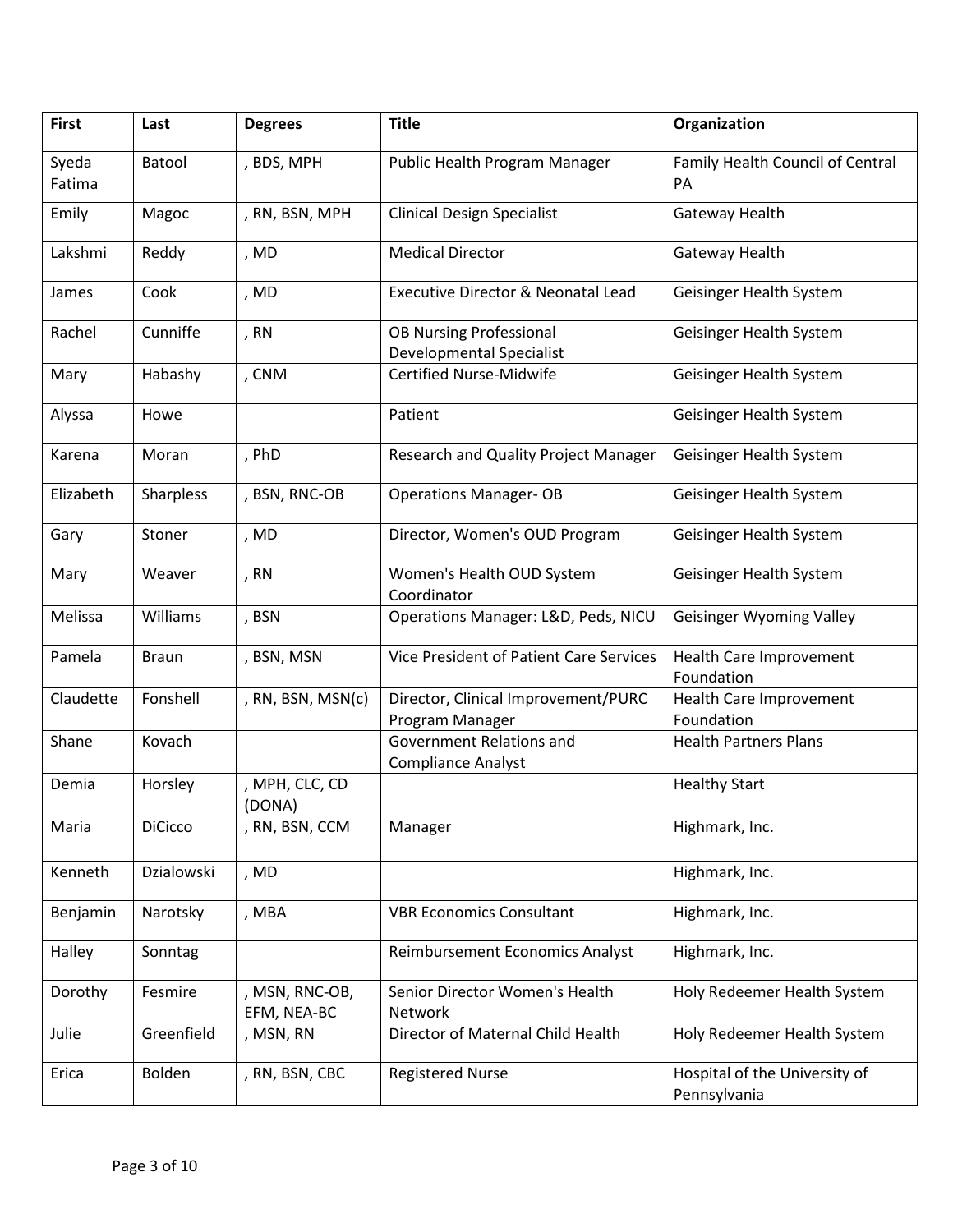| <b>First</b> | Last               | <b>Degrees</b>                | <b>Title</b>                                                                                | Organization                 |
|--------------|--------------------|-------------------------------|---------------------------------------------------------------------------------------------|------------------------------|
| Susan        | Adeniyi-<br>Jones  | , MD, MRCP,<br>FAAP           | Associate Prof. of Pediatrics,<br><b>Attending Neonatologist</b>                            | Jefferson Health             |
| Carmen       | Alba               | , MSN, RN                     | CNS, Postpartum                                                                             | Jefferson Health             |
| Louise       | Barry              | , RN                          | Labor and Delivery                                                                          | Jefferson Health             |
| Ryan         | <b>Brannon</b>     | , MD                          | Director of OBQA and Patient Safety                                                         | Jefferson Health             |
| Karen        | <b>Buck</b>        | , WHNP-BC, MSN                |                                                                                             | Jefferson Health             |
| Carol        | Chwal              | , DNP, MBA, RN,<br>NEA-BC     | Administrative Director, Women &<br>Children's Service Line                                 | Jefferson Health             |
| Deborah      | Cruz               | , MSN, CRNP                   | Clinical Nurse Specialist; Inpatient<br>Labor and Delivery/High Risk OB                     | Jefferson Health             |
| Savannah     | Galloway           |                               | <b>Perinatal Safety Nurse</b>                                                               | Jefferson Health             |
| Gina         | Gardingan          | , BSN                         | <b>Staff Nurse Delivery Room</b>                                                            | Jefferson Health             |
| Margie       | Gardner            | , BSN                         | <b>Coordinator CPN</b>                                                                      | Jefferson Health             |
| Linda        | Gatta              | , RN, BSN                     | Administrative Charge Nurse,<br>Postpartum                                                  | Jefferson Health             |
| Dennis       | Hand               | , PhD                         | <b>Obstetrics and Gynecology, Maternal</b><br>Addiction Treatment Education and<br>Research | Jefferson Health             |
| Lauren       | Johnson            | , BSN, MPH, RNC-<br>OB, NE-BC | <b>RN</b>                                                                                   | Jefferson Health             |
| Nancy        | Machon             | , RN                          | Clinical Resource Nurse, Labor and<br>Delivery                                              | Jefferson Health             |
| Lisa         | Madden-<br>Schmidt | , RN, BSN                     | <b>RN</b>                                                                                   | Jefferson Health             |
| Donna        | Martin             | , MSN, RN, IBCLC              | <b>Clinical Resource Nurse</b>                                                              | Jefferson Health             |
| Dawn         | Nork               | , Team<br>Coordinator         | OB/GYN Clinic                                                                               | Jefferson Health             |
| Karen        | Ottaunick          | , RNC, MSN                    | RNC-Inpatient OB, MSN CNL                                                                   | Jefferson Health             |
| Joanne       | Petaccio           | , RN, BSN                     | <b>Clinical Neonatal Nurse</b>                                                              | Jefferson Health             |
| Johanna      | Quist-<br>Nelson   | , MD                          | Maternal-Fetal Medicine Fellow                                                              | Jefferson Health             |
| Mary         | Shanahan           | , MSN, NE-BC,<br><b>RN</b>    | Associate Director of<br>Women's/Children's Services                                        | Jefferson Health             |
| Susan        | <b>Utterback</b>   | , DNP, MSIT, RN               | Informatics Systems Coord., Women<br>& Children's Svc                                       | Jefferson Health             |
| Jessica      | Bombassaro         |                               | Senior Event Manager                                                                        | Jewish Healthcare Foundation |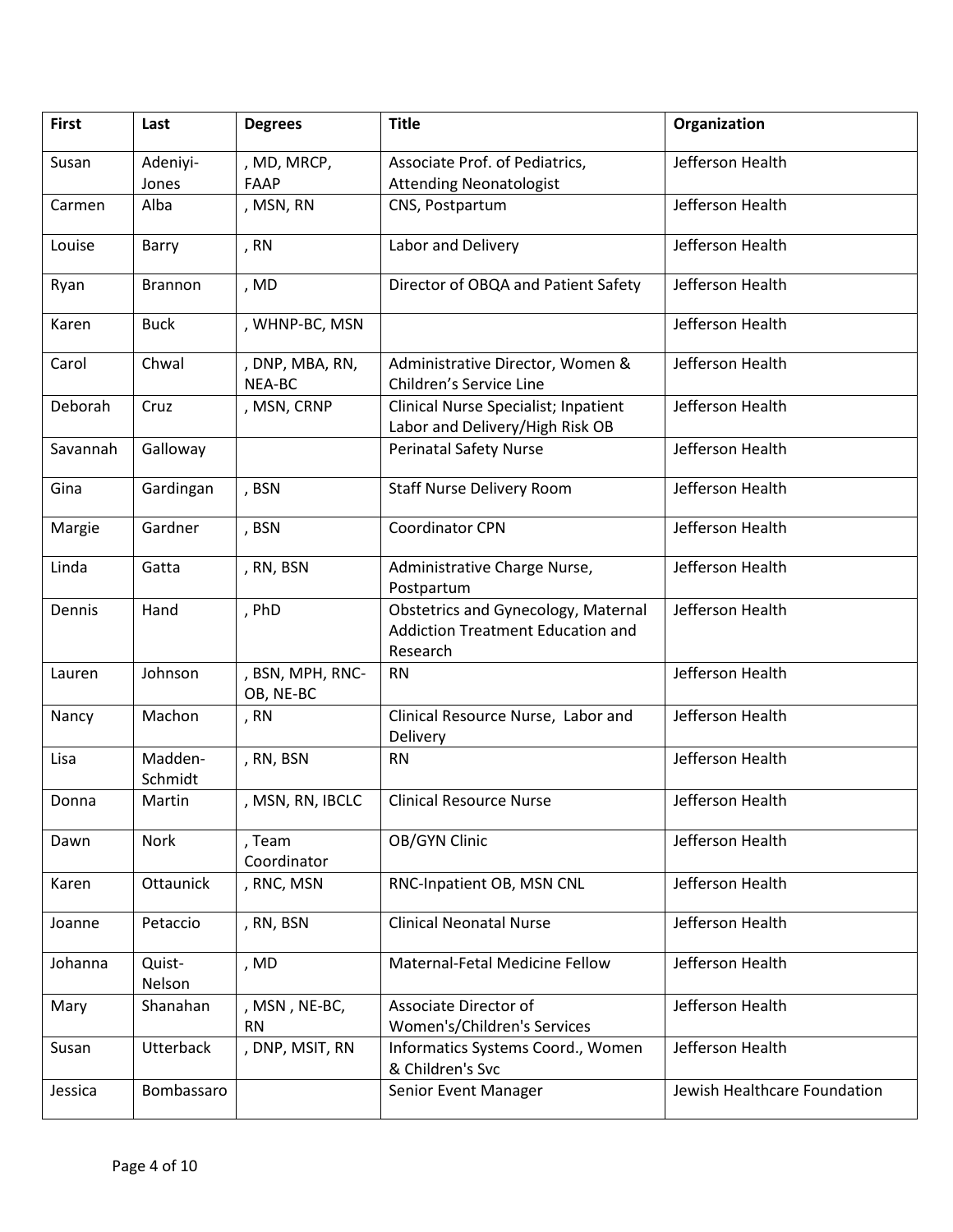| <b>First</b> | Last                | <b>Degrees</b>                 | <b>Title</b>                                               | Organization                 |
|--------------|---------------------|--------------------------------|------------------------------------------------------------|------------------------------|
| Jennifer     | Condel              | , SCT(ASCP)MT                  | Manager, Lean Healthcare Strategy<br>and Implementation    | Jewish Healthcare Foundation |
| Kate         | Dickerson           | , MSc.                         | Women's Health Specialist                                  | Jewish Healthcare Foundation |
| Elena        | Facchini            | , MPH                          | Partnerships and Resource<br><b>Development Specialist</b> | Jewish Healthcare Foundation |
| Robert       | Ferguson            | , MPH                          | Director of Government Grants and<br>Policy                | Jewish Healthcare Foundation |
| Carol        | Frazer              | , LPC                          | <b>Practice Transformation Specialist</b>                  | Jewish Healthcare Foundation |
| Pauline      | Taylor              |                                | Program Specialist                                         | Jewish Healthcare Foundation |
| Lily         | <b>Higgins</b>      | , MD                           | Market CMO                                                 | Keystone First               |
| Heather      | Lueders             | , LSW, MSW,<br>ACM-SW          | Social Work Case Manager                                   | Lehigh Valley Health Network |
| Jeanette     | Meriesky            | , RN, BSN                      | <b>Registered Nurse</b>                                    | Lehigh Valley Health Network |
| Lisa         | Prator              | , LPN, CPHQ                    | <b>Clinical Quality Specialist</b>                         | Lehigh Valley Health Network |
| Melissa      | Smith               | , RNC-OB, BBSN                 | <b>Nursing Director OB</b>                                 | Lehigh Valley Health Network |
| Kay          | Young               | , RN                           | Ob/gyn quality and safety Nurse                            | Lehigh Valley Health Network |
| Amanda       | Flicker             | , MD                           | Chief of Ob, Vice-chair Quality Obgyn                      | Lehigh Valley Health Network |
| Adena        | Brewington          | , CRNP                         |                                                            | Main Line Health             |
| Kerry        | Heppen              |                                | <b>Maternity Social Worker</b>                             | Main Line Health             |
| Angel        | McCollum-<br>Martin | <b>RN</b>                      | <b>Nurse Manager Maternity</b>                             | Main Line Health             |
| Ellen        | Taylor              | , MSN, RNC-OB,<br>IBCLC, C-EFM | Staff nurse                                                | Main Line Health             |
| Tracey       | Chandler            | , RN, MSN, RNC-<br>OB, RNC-BC  | <b>Clinical Nurse Educator</b>                             | Main Line Health             |
| Emily        | Goyne               |                                |                                                            | Main Line Health             |
| Maryann      | Mattes              | , BSN, RNC-OB                  | Clinical Informatics Specialist,<br>OB/NICU/Peds           | Main Line Health             |
| Joyce        | Costa               |                                | <b>Director of Women's Services</b>                        | <b>Moses Taylor Hospital</b> |
| Norma        | Bryan               | , BSN, RN                      | newborn nursery nurses                                     | Mount Nittany Health System  |
| Deborah      | Foggarty            | , RN                           | Newborn Nursery Nurse                                      | Mount Nittany Health System  |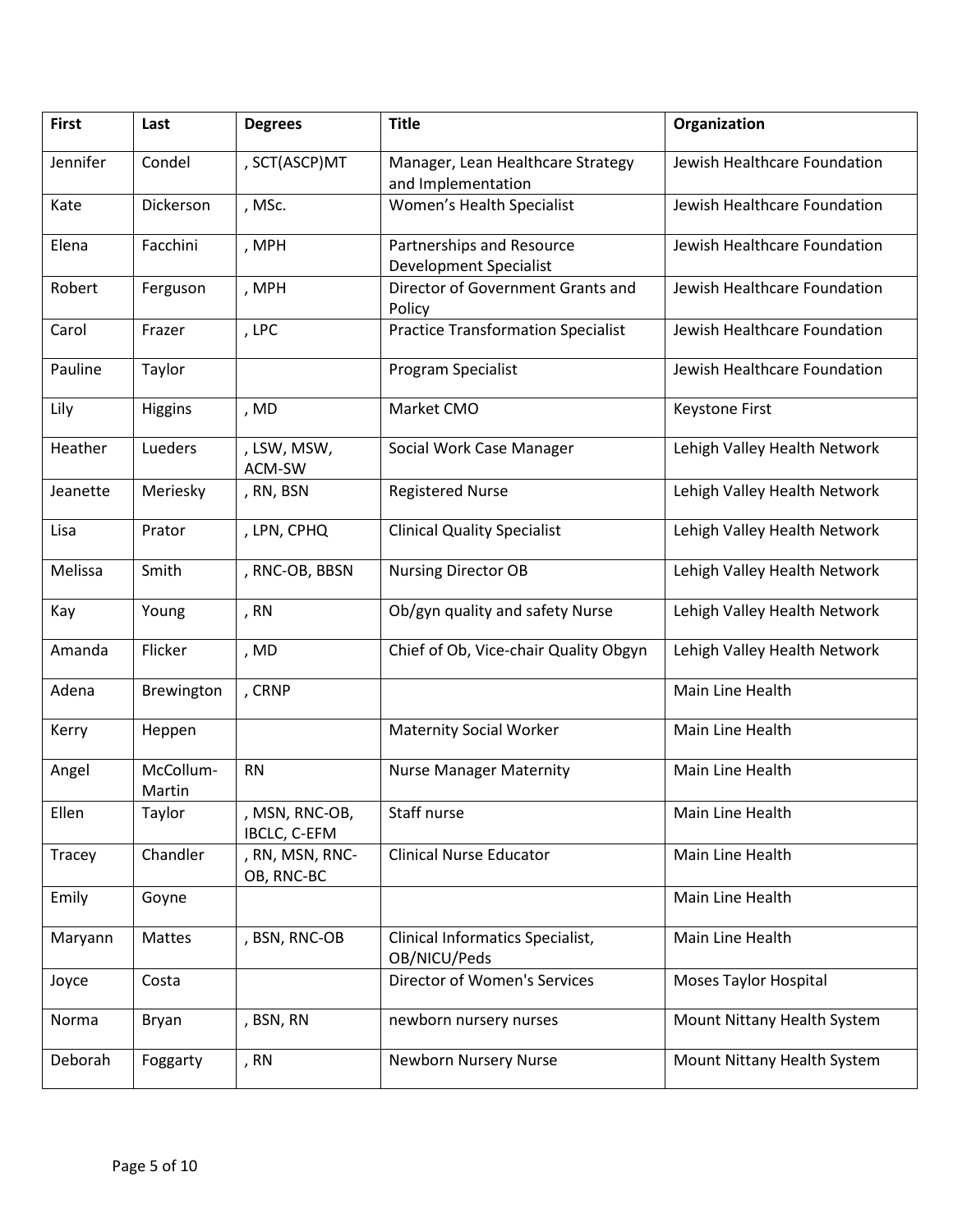| <b>First</b> | Last           | <b>Degrees</b>                 | <b>Title</b>                                                                                       | Organization                                  |
|--------------|----------------|--------------------------------|----------------------------------------------------------------------------------------------------|-----------------------------------------------|
| Rachel       | Zimmerman      | , Do                           | Pediatrician                                                                                       | Mount Nittany Health System                   |
| Arthur       | James          | , MD, FACOG                    | Clinical Associate Professor,<br>Department of Obstetrics and<br>Gynecology                        | <b>Ohio State University</b>                  |
| Annette      | Myarick        |                                | <b>Executive Director</b>                                                                          | PA Chapter, American Academy<br>of Pediatrics |
| Dottie       | Schell         | , BS, RN, CLC                  | Program Director- BEST and Keystone<br>10                                                          | PA Chapter, American Academy<br>of Pediatrics |
| David        | Kelley         | , MD, MPA                      | <b>Chief Medical Officer</b>                                                                       | PA Department of Human<br>Services            |
| Michele      | Robison        | , RN, MSN                      | Director, Quality & Special Needs<br>Coordination, Office of Medical<br><b>Assistance Programs</b> | PA Department of Human<br>Services            |
| Kathryn      | <b>Bonasia</b> | , BSN                          | <b>RN</b>                                                                                          | Penn Medicine                                 |
| Diane        | Cappelletti    | , BSN, RNC-OB                  | Nurse Manager L&D                                                                                  | Penn Medicine                                 |
| Janay        | DiBeardino     | , BSN, RN, LSSBB               | <b>Perinatal Safety Nurse</b>                                                                      | Penn Medicine                                 |
| Robert       | Faizon         | , MD                           | Medical Director of Quality and Safety                                                             | Penn Medicine                                 |
| Debi         | Ferrarello     | , MSN, MS, RN,<br>IBCLC, NE-BC | Director of Program Development-<br>Women's Health                                                 | Penn Medicine                                 |
| Renee        | Gieswein       | , MSN, RNC-MNN                 | Clinical Nurse IV, Intensive Care<br>Nursery                                                       | Penn Medicine                                 |
| Vivian       | Haughton       | , MSN, RN, CNS,<br>IBCLC, CCE  | <b>Clinical Nurse Specialist</b>                                                                   | Penn Medicine                                 |
| Dawn         | Horst          | , MSW, LSW                     | <b>Healthy Beginnings Plus Social Work</b><br>Supervisor                                           | Penn Medicine                                 |
| Wendi        | Manning        | , MSN, RN                      | <b>Clinical Educator</b>                                                                           | Penn Medicine                                 |
| Lauren       | Orfe           | , BSN, RNC-NIC                 | Clinical Nurse III ICN, Ravdin 8, ICN QI<br>Data Abstractor and Analyst                            | Penn Medicine                                 |
| Kathleen     | O'Rourke       | , RN                           | Nurse Manager                                                                                      | Penn Medicine                                 |
| Nichole      | Parker         |                                |                                                                                                    | Penn Medicine                                 |
| Bethann      | Pyle           | , MBA, MSN, RNC-<br>MNN, CBC   | Nurse Manager                                                                                      | Penn Medicine                                 |
| April        | Romonos        |                                | <b>Quality Coordinator</b>                                                                         | Penn Medicine                                 |
| Kim          | Schneider      | , MPH, CMPE                    | Chief Administrative Officer, Women's<br><b>Health Service Line</b>                                | Penn Medicine                                 |
| Harish       | Sehdev         | , MD                           | Director of Maternal Fetal Medicine at<br>Pennsylvania                                             | Penn Medicine                                 |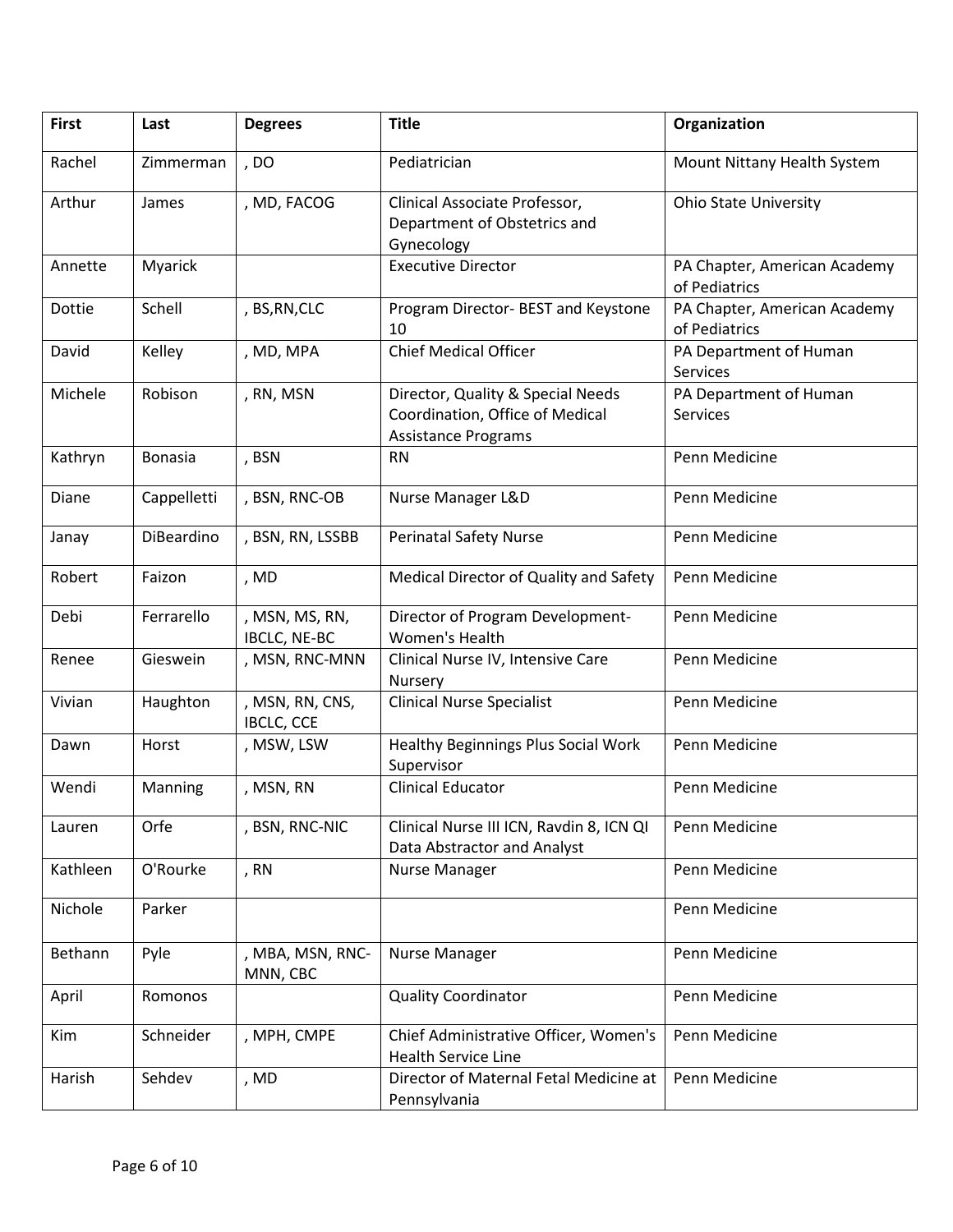| <b>First</b>    | Last            | <b>Degrees</b> | <b>Title</b>                                                                                       | Organization                           |
|-----------------|-----------------|----------------|----------------------------------------------------------------------------------------------------|----------------------------------------|
| Sharon          | <b>Silks</b>    | , RN           | <b>Assistant Nurse Manager</b>                                                                     | Penn Medicine                          |
| Sindhu          | <b>Srinivas</b> | , MD, MSCE     | Director, Obstetrical Services, HUP;<br>Vice Chair for Quality and Safety,<br>Dept. OBGYN          | Penn Medicine                          |
| Mary            | <b>Steffy</b>   | , BS, RN       | Manager, Nurse Family Partnership                                                                  | Penn Medicine                          |
| Williette       | Walker          | , BSN, CBC     | <b>RN</b>                                                                                          | Penn Medicine                          |
| Angela          | Weidman         | , MSN, CNM     | <b>Certified Nurse Midwife</b>                                                                     | Penn Medicine                          |
| Whitney         | Zachritz        | , RN, MSN      | Clinical Practice Leader, ICN                                                                      | Penn Medicine                          |
| Marisa          | <b>Brant</b>    | , MD           | Neonatologist                                                                                      | Penn Medicine                          |
| <b>Bridget</b>  | Howard          | , CNM, MSN     | Manager, Advanced Practice<br>Providers Inpatient Women's Health<br><b>Certified Nurse Midwife</b> | Penn Medicine                          |
| Asha            | Zacharia        | , MD           | Neonatologist                                                                                      | Penn Medicine                          |
| Rose            | Baer            | , M.Div, BSN   | Rev.                                                                                               | Penn State Health                      |
| Julie           | <b>Becker</b>   | , MSN          | Clinical Educator, Women's Health<br>Unit                                                          | Penn State Health                      |
| <b>Brittney</b> | <b>Bogar</b>    | , BSN, RN      | <b>Quality Improvement Advisor</b>                                                                 | Penn State Health                      |
| Christina       | DeAngelis       | , MD           | Assistant Professor Women's Health<br>Division, ACMO                                               | Penn State Health                      |
| Traci           | Jennings        | , MSN, NNP-BC  | <b>Neonatal Nurse Practitioner</b>                                                                 | Penn State Health                      |
| Mary            | Lewis           | , MSN          | <b>Quality Nurse Specialist: NICU</b>                                                              | Penn State Health                      |
| Lisa            | Murphy          | , MSN          | Data Manager, Women's Health Unit                                                                  | Penn State Health                      |
| Tracey          | Peterson        | , MSN          | Nurse Manager, Women's Unit                                                                        | Penn State Health                      |
| Lindsey         | Reese           | , RN           | Women's Health Senior Attending<br><b>Nurse</b>                                                    | Penn State Health                      |
| Ann             | Santeusanio     | , BSN          | <b>RN</b>                                                                                          | Penn State Health                      |
| Heather         | Stephens        | , DSN          | Clinical Charge Nurse, NICU                                                                        | Penn State Health                      |
| Christina       | Oji-Mmuo        | , MD           | <b>Assistant Professor of Pediatrics</b>                                                           | Penn State Health                      |
| Patricia        | <b>Bates</b>    | , NNP-BC, MSN  | <b>Neonatal Nurse Practitioner</b>                                                                 | St Luke's University Health<br>Network |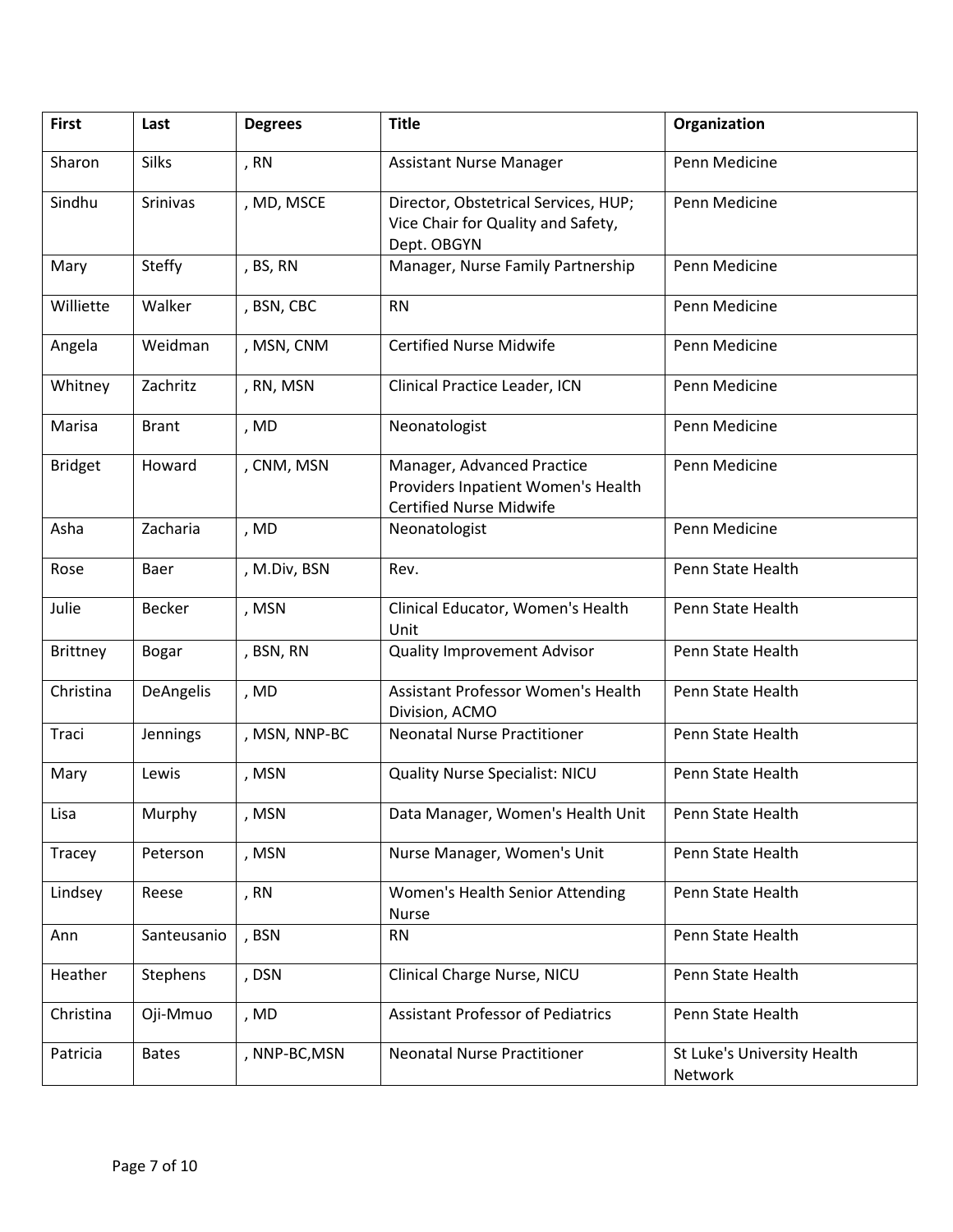| <b>First</b>    | Last             | <b>Degrees</b>              | <b>Title</b>                                         | Organization                                     |
|-----------------|------------------|-----------------------------|------------------------------------------------------|--------------------------------------------------|
| Patty           | <b>Brettle</b>   | , BA, RN                    | Labor and Delivery                                   | St Luke's University Health<br>Network           |
| Beverly         | Cameline         | , NICU<br>certification     | <b>RNC</b>                                           | St Luke's University Health<br>Network           |
| Kimberly        | Costello         | , DO, FAAP                  | Medical Director of NICU                             | St Luke's University Health<br>Network           |
| Elizabeth       | Dierking         | , MD, FACOG                 | Residency Program Director, OB/GYN                   | St Luke's University Health<br>Network           |
| Mary            | Harrington       | , BSN, RNC-OB               | Clinical QI Coordinator/Patient safety<br>Officer    | St Luke's University Health<br>Network           |
| Diane           | Jacobetz         | , MD                        |                                                      | St Luke's University Health<br>Network           |
| Abigail         | Mcintyre         | , BSN, RN                   | <b>NICU RN</b>                                       | St Luke's University Health<br>Network           |
| Laura           | Wetzel           | , MSN, CRNP                 | <b>OB Supervisor</b>                                 | St Luke's University Health<br>Network           |
| Renee           | Yatcilla         | , BSN, RN                   | <b>NICU Manager</b>                                  | St Luke's University Health<br>Network           |
| Dayle           | Griffin          | , MD                        | <b>Pediatric Hospitalist</b>                         | St. Clair Hospital                               |
| Ariel           | Hofman           | , MD                        | <b>MD</b>                                            | St. Clair Hospital                               |
| Shawndel        | Laughner         | , MHA, BSN,<br>CNML, RNC-OB | Director, Women & Children's<br>Services             | St. Clair Hospital                               |
| Honour          | Machi            | , BSN, RN                   | <b>OB Clinical Education Specialist</b>              | St. Clair Hospital                               |
| Pamela          | Roberts          | , RNC, LRN                  | Special Care Nursery Coordinator                     | St. Clair Hospital                               |
| Charlene        | Grier            | , BSN, RN                   | <b>RN</b>                                            | Temple Health                                    |
| Kulwant         | Klair            | , MSN                       | Assistant nurse manager                              | <b>Temple Health</b>                             |
| Ashley          | Manuel           | , MS                        | Performance Improvement<br><b>Operations Manager</b> | <b>Temple Health</b>                             |
| Roschanak       | Mossabeb         | , MD                        | <b>Neonatal- Prenatal Medicine</b>                   | <b>Temple Health</b>                             |
| Cheryl          | Selden-<br>Klein | , MSN                       | Asst. Nurse Manager                                  | Temple Health                                    |
| Kendra          | Menth            |                             | <b>Healthy MOMS Case Manager</b>                     | The Wright Center                                |
| Erroll          | Goldstein        | , MD, FACOG                 | Physician                                            | The Wright Center for<br><b>Community Health</b> |
| Mari-<br>Carmen | Farmer           | , MSN, CNM                  | Midwife                                              | Thomas Jefferson University<br>Hospital          |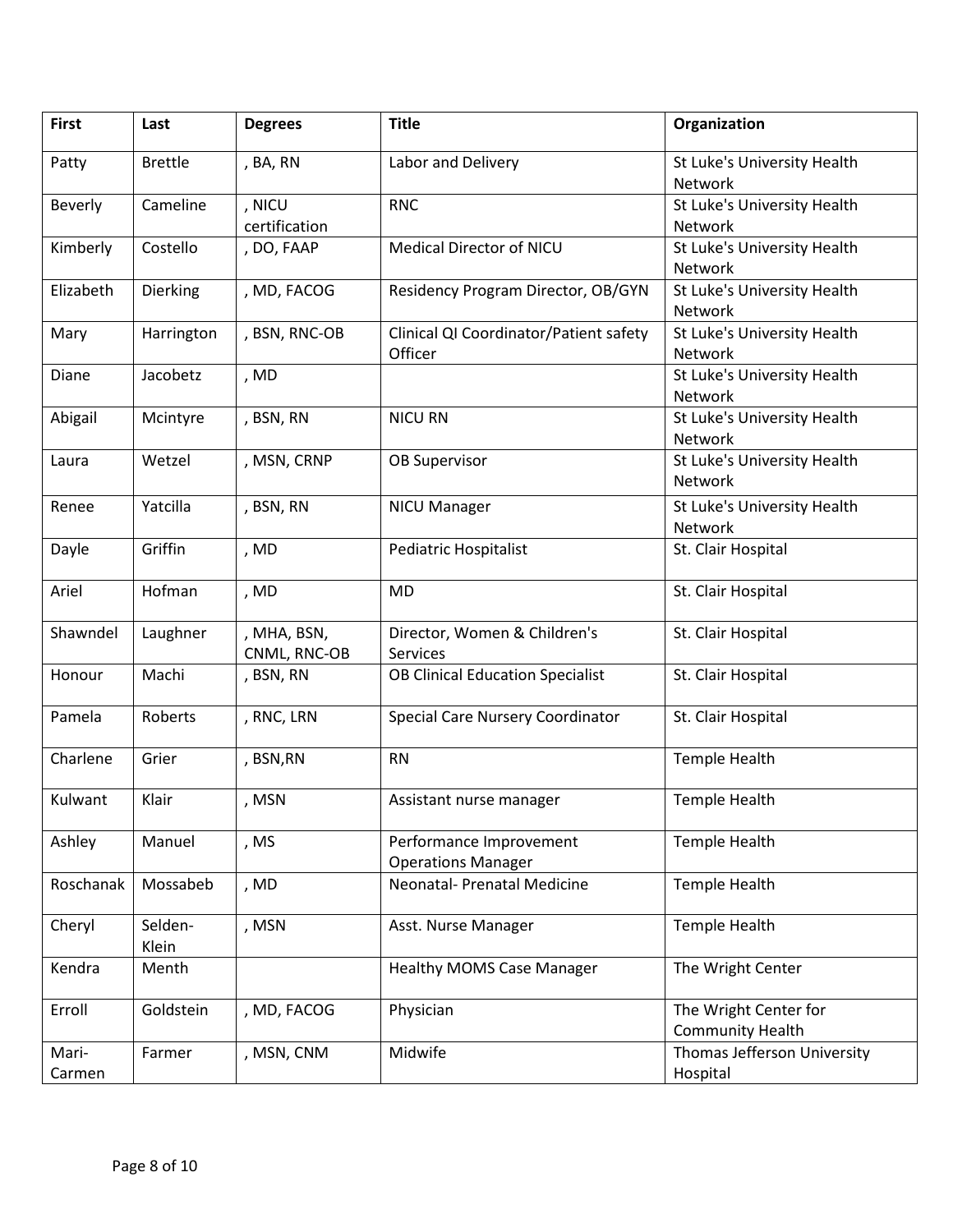| <b>First</b> | Last                   | <b>Degrees</b>                          | <b>Title</b>                                               | Organization                      |
|--------------|------------------------|-----------------------------------------|------------------------------------------------------------|-----------------------------------|
| Timothy      | <b>Boley</b>           | , MD                                    |                                                            | <b>Tower Health Medical Group</b> |
| John         | Dougherty              | , MD MBA                                | Medical Director, Women's Health<br>Center                 | Tower Health Medical Group        |
| Kerin        | Kohler                 |                                         | Women's Health Social Worker,<br>Women's Health Center     | <b>Tower Health Medical Group</b> |
| Nicolas      | Obiri                  | , MB.ChB, MD,<br><b>FAAP</b>            | Chief, Section of Neonatology                              | Tower Health Medical Group        |
| Geraldine    | Tamborelli             | , BSN, MS, RN,<br>NEA-BC                | Senior Director, maternal child health                     | <b>Tower Health Medical Group</b> |
| Marlene      | Mulkeen                | , DNP RN, MSN,<br>RNC-OB, C-EFM,<br>CBC | Member of Philadelphia MMRC and<br>Professor               | University of Pennsylvania        |
| Stacy        | <b>Beck</b>            | , MD                                    | Assistant Professor of Maternal Fetal<br>Medicine          | <b>UPMC</b>                       |
| Stephanie    | Bobby                  | , MSN, RN                               | Director of Pregnancy and Womens<br><b>Recovery Center</b> | <b>UPMC</b>                       |
| Kim          | <b>Bogart</b>          | , BSN, RN                               | Unit Director L&D                                          | <b>UPMC</b>                       |
| Nancy        | Cupps                  | , MSN, RNc-OB                           | <b>Director of Women's Services</b>                        | <b>UPMC</b>                       |
| Dawn         | Fromm                  | , BSN, RNC                              | Nurse Manager of Women's Place                             | <b>UPMC</b>                       |
| Jeanine      | Larkin                 | , RNC, BS                               | Manager of The STRENGTH Program<br>at UPMC Pinnacle        | <b>UPMC</b>                       |
| Sharee       | Livingston<br>Anderson | , D.O.                                  | OB/Gyn department chair                                    | <b>UPMC</b>                       |
| Lisa         | Manetta                | , MHA, BSN, RN,<br>NE-BC, CPHQ          | Director Quality and Patient Safety                        | <b>UPMC</b>                       |
| Stephanie    | Martin                 | , BS, BSN, RNC-<br><b>NIC</b>           | Unit Director, NICU                                        | <b>UPMC</b>                       |
| Maribeth     | McLaughlin             | , MPM, BSN, RN                          | VP, Operations and VP, Women's<br><b>Health Services</b>   | <b>UPMC</b>                       |
| Vivian       | Petticord              | , DNP, RNC, CNL                         | <b>Perinatal Safety Nurse</b>                              | <b>UPMC</b>                       |
| Beth         | Quinn                  | , MSN, RMCC-<br><b>MNN</b>              | Program Director Women's services                          | <b>UPMC</b>                       |
| Deborah      | Schafer                | , MSN, AGCNS-BC,<br>RNC-OB              | <b>Clinical Nurse Specialist</b>                           | <b>UPMC</b>                       |
| John         | Silipigni              | , LCSW, MBA                             | <b>Director Case Management</b>                            | <b>UPMC</b>                       |